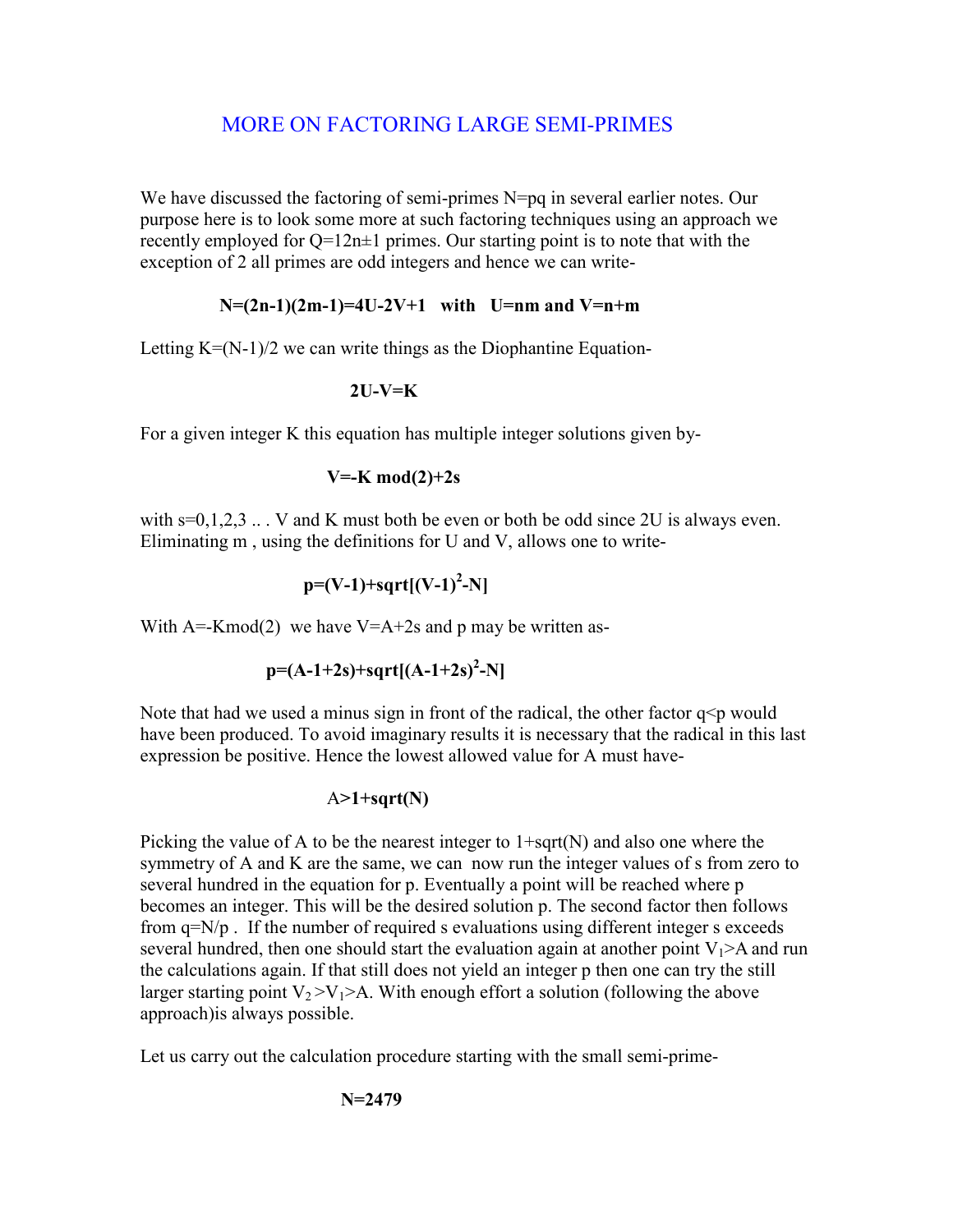Here A≈1+sqrt(2479)=1+49.7795…=50.7795... and K=(N-1)/2=1239. So we can take A=51 and carry out the following evaluation using the MAPLE command –

 **for s from 0 to 10 do {s, (50+2\*s)+sqrt((50+2\*s)^2-2479) }od;** 

It at once produces the answer –

 **p=67 at s=1** with **q=N/p=37** 

Note that if we had not matched the odd character of both A and K we would have missed the solution for p completely. That is using A=52 gives no integer solution for the radical.

Consider next the larger semi-prime-

 **N=455839** 

This happens to be the number which often is used in the literature to demonstrate the Lenstra Elliptic Curve Factorization Technique. We have –

$$
A=677 \approx 1 + \sqrt{455839} \quad \text{and} \quad K=(N-1)/2=227919
$$

and we solve-

$$
p=(676+2s)+sqrt[(676+2s)^2-455839]
$$

starting with  $s=0$ . After just three calculations we arrive at the solution –

**s=2 with p=761** and **q=N/p=599** 

This result was thus obtained with considerably less effort than required by the Elliptic Curve Factorization Method.

Let us next attack the ten digit semi-prime

$$
N=2177724221
$$

Here we have –

#### **2 U - V = K= 1088862110**

We start our evaluation with A=46668  $\approx$ 1+sqrt(N)=46667.0928 and look for an integer p solution of the equation-

$$
p=(46667+2s)+sqrt[(46667+2s)^2-2177724221]
$$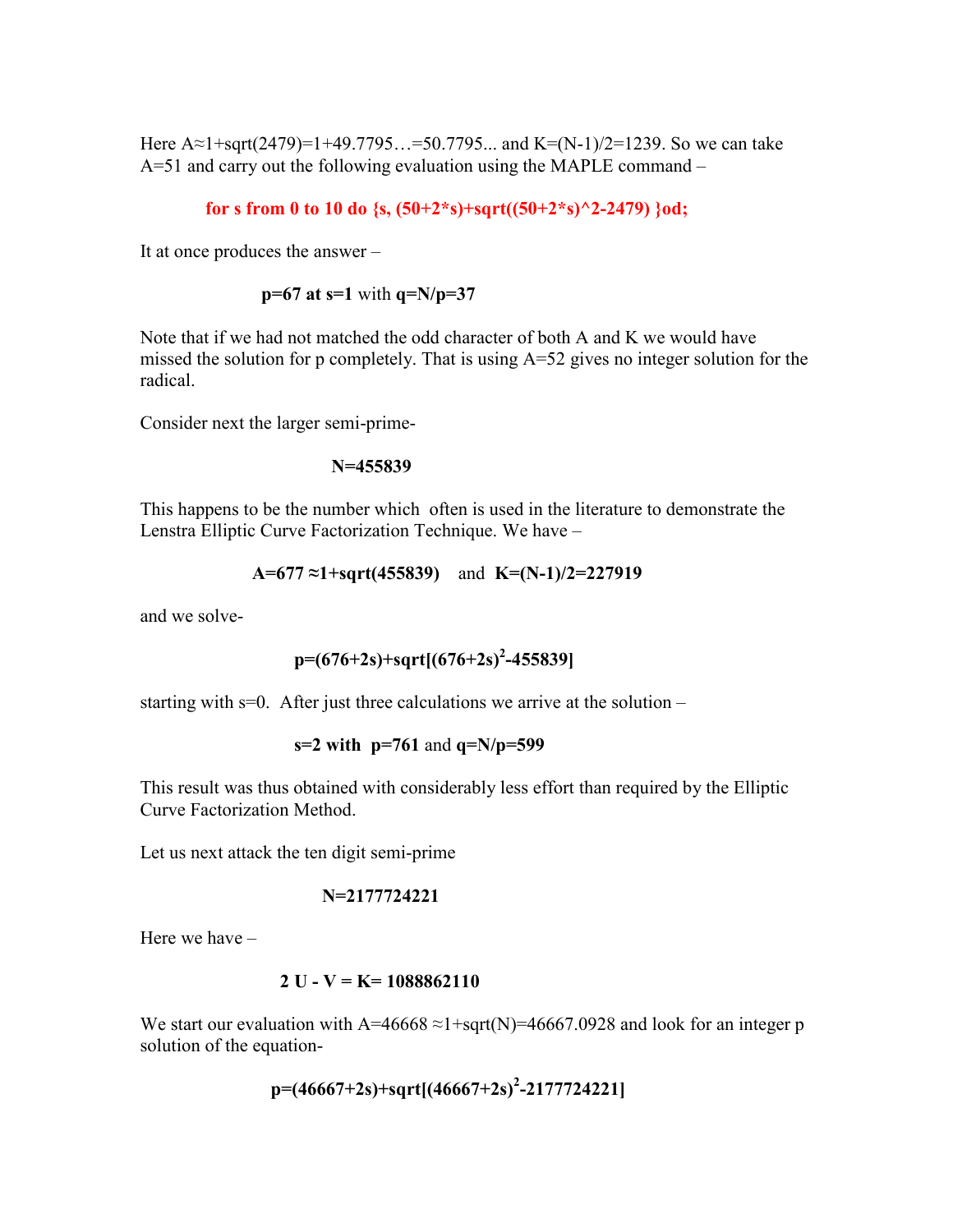The first integer solution found is-

$$
p=69383
$$
 at  $s=1859$ 

This time it took 1859 operations to find the solution. To reduce this number of calculations one could change the starting point to  $V_1$ =50000. This would then require only 193 trial calculations involving s from 0 to 200. It is clear from this last result that when the semi-primes approach hundred digit length, as one encounters in public key cryptography, the search can become rather time consuming although, in theory at least, it will always work.

If one goes back and looks at the solution **V=A+2s** to the Diophantine Equation , it is clear that p is a function of both A and s. The integer solution for p is thus generated by one of many points along a straight line A=const-2s in the A-s plane. We demonstrate this point by looking at the following graph-



The points in this graph correspond to the same solution of p=83 for the semi-prime N=3403. It shows that one can vary either A or s to find the factors of N. It also indicates the advantage to trying several different starting values of A hopefully finding a value for which a solution to p is found requiring only small number of different s trials.  $A=61$ would be a good choice although we do not really know this beforehand.